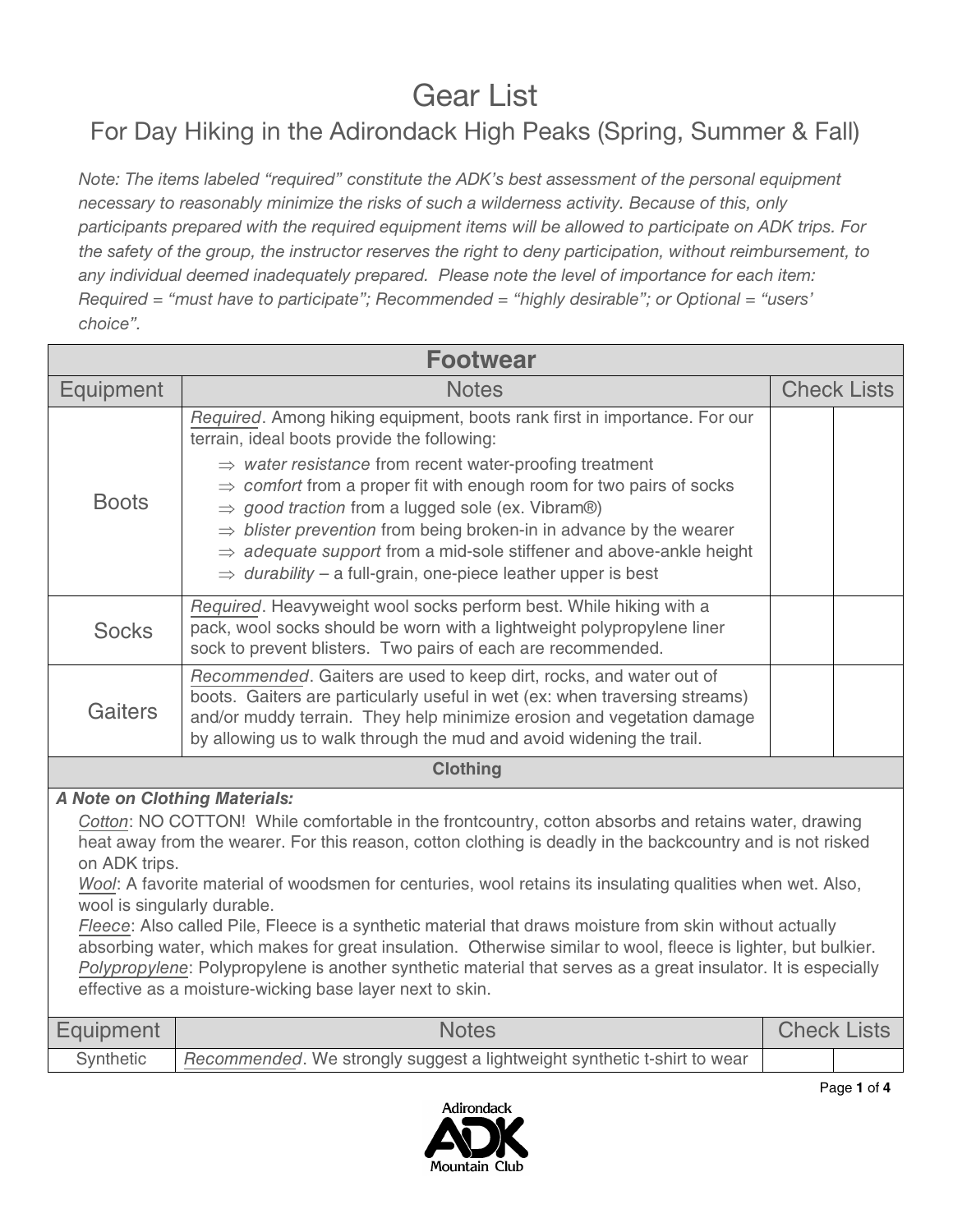| t-shirt                            | on hot days and while climbing in less buggy areas.                                                                                                                                                                                                                                                |  |                    |  |  |
|------------------------------------|----------------------------------------------------------------------------------------------------------------------------------------------------------------------------------------------------------------------------------------------------------------------------------------------------|--|--------------------|--|--|
| <b>Top Base</b><br>Layer           | Required. A long-sleeved synthetic (ex. polypropylene) or merino wool<br>mid-weight long-underwear top works best. We recommended two, in<br>case one gets wet from perspiration or precipitation.                                                                                                 |  |                    |  |  |
| Insulating<br><b>Top Layer</b>     | Required. Many participants prefer a light fleece or wool shirt, sweater or<br>jacket. A heavy-weight long underwear top may also acceptable.                                                                                                                                                      |  |                    |  |  |
| $2n$ d<br>Insulating<br>Top Layer  | Required (Spring and Fall) Recommended (Summer). Participants may<br>desire a supplementary heavier fleece or wool jacket, or vest, especially<br>those who get cold easily.                                                                                                                       |  |                    |  |  |
| 3rd<br>Insulating                  | Optional (Spring and Fall). Some participants may desire a<br>supplementary heavier synthetic, fleece or wool shirt jacket                                                                                                                                                                         |  |                    |  |  |
| Top Layer<br>Rain Jacket           | Required. Any rain jacket must be waterproof and allow for enough room<br>to fit over all insulating layers. Breathable materials are acceptable. Rain<br>jackets with hoods and ventilation zippers are desirable.                                                                                |  |                    |  |  |
|                                    | Note: Ponchos are unacceptable because they will not withstand the<br>abuse of hiking in our terrain.                                                                                                                                                                                              |  |                    |  |  |
| <b>Bottom</b><br><b>Base Layer</b> | Required (Spring and Fall) Recommended (Summer). A synthetic (ex.<br>polypropylene) or merino wool mid-weight long-underwear bottom works<br>best. We recommended two, in case one gets wet from perspiration or<br>precipitation.                                                                 |  |                    |  |  |
| $2n$ d<br>Insulating               | Optional (Spring and Fall). Fleece pants or heavier long-underwear might<br>be used                                                                                                                                                                                                                |  |                    |  |  |
| <b>Bottom Layer</b>                | Required. Durable, quick-drying synthetic pants are ideal. Zip-off                                                                                                                                                                                                                                 |  |                    |  |  |
| <b>Hiking Pants</b>                | pants allow for use as both pants and shorts, as well as for some                                                                                                                                                                                                                                  |  |                    |  |  |
| <b>Rain Pants</b>                  | A with the waterproof and slow for enough room and the water proof and allow for enough room<br>to fit over all insulating layers. Breathable materials are acceptable.<br>Note: Full-length side zippers facilitate quick and easy layering that<br>eliminates the annoyance of footwear removal. |  |                    |  |  |
| Sun Hat                            | Recommended. Wide-brimmed hats or baseball caps protect the eyes and<br>the face from the sun. Also, hats may protect the head from rain or insects.                                                                                                                                               |  |                    |  |  |
| Sunglasses                         | Recommended. Glasses offering 100% UV protection are<br>recommended. A hard case is suggested, as with prescription glasses.                                                                                                                                                                       |  |                    |  |  |
| <b>Winter Hat</b>                  | Recommended (Spring and Fall) Optional(Summer). A fleece or wool<br>hat can provide warmth in rain, at night, or in an emergency.                                                                                                                                                                  |  |                    |  |  |
| Insect<br>Headnet                  | Optional. Especially in buggier months and wetter areas, a headnet<br>can reduce the stress of insects.                                                                                                                                                                                            |  |                    |  |  |
| Glove liners                       | Recommended (Spring and Fall) Optional (Summer). Lightweight gloves<br>can function as insulation, as well as protection against rocks, vegetation,<br>and bugs.                                                                                                                                   |  |                    |  |  |
| <b>Packing Equipment</b>           |                                                                                                                                                                                                                                                                                                    |  |                    |  |  |
| Equipment                          | <b>Notes</b>                                                                                                                                                                                                                                                                                       |  | <b>Check Lists</b> |  |  |
| Daypack                            | Required. Any daypack should be durable and spacious enough for food,                                                                                                                                                                                                                              |  |                    |  |  |

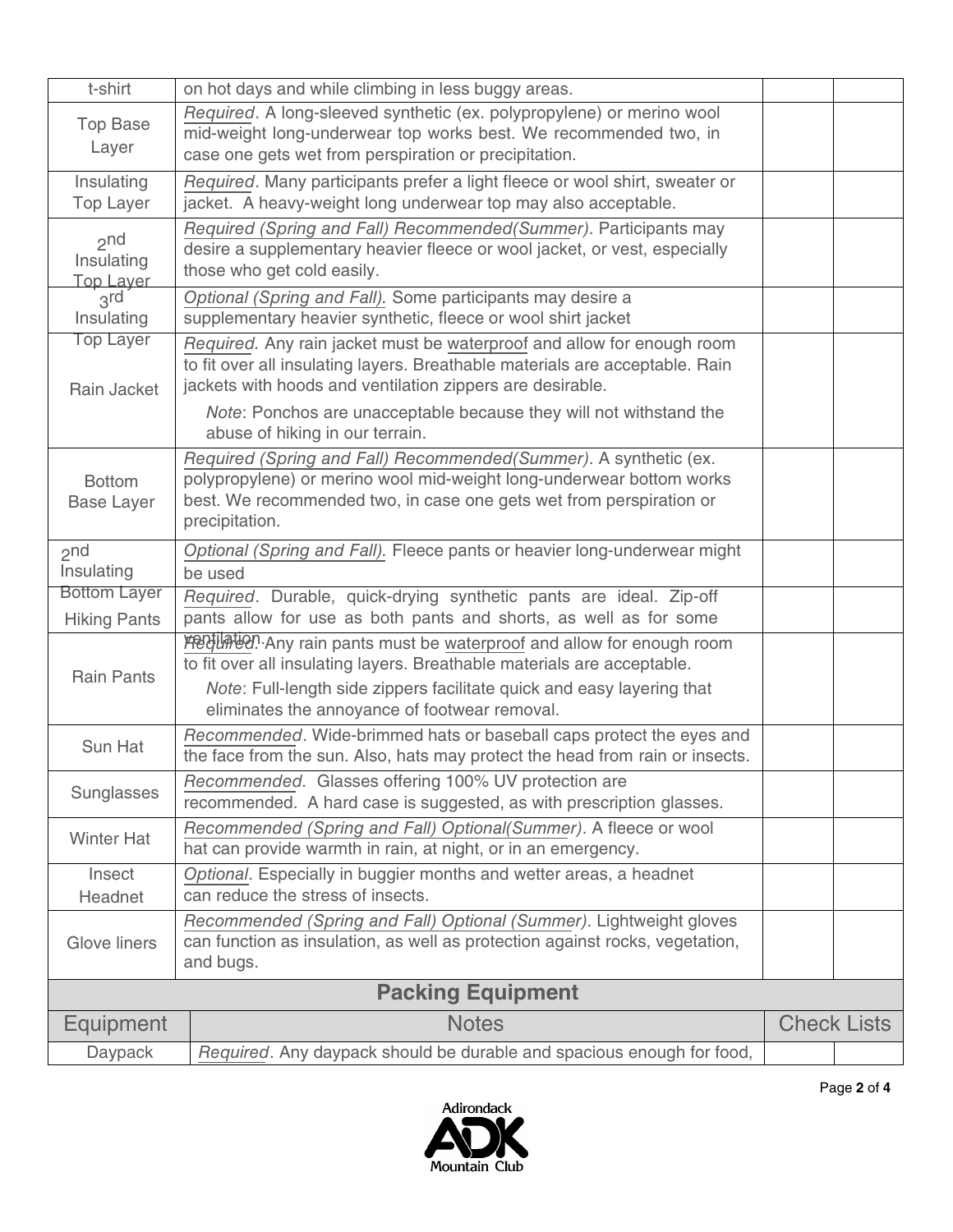|                                 | water, raingear, insulating layers, emergency equipment and more. We                                                                                                                                                                   |                    |
|---------------------------------|----------------------------------------------------------------------------------------------------------------------------------------------------------------------------------------------------------------------------------------|--------------------|
|                                 | recommend a minimum volume of $30L / 1,800$ in <sup>3</sup> .<br>*This equipment item is available for loan.                                                                                                                           |                    |
| <b>Waterproof Bag</b><br>Liners | Required. To keep belongings dry, line your pack with a heavy-duty<br>plastic bag. Placing items in large sealable plastic bags (Ziploc®) or<br>waterproof stuff sacks also works. In any case, extra bags should<br>be packed.        |                    |
| <b>Pack Rain Cover</b>          | Recommended. While packs should be packed so that individual<br>items stay dry inside, some participants prefer the supplementary<br>water resistance of a full-pack rain cover. Only very durable rain<br>covers will hold up.        |                    |
|                                 | <b>Other Gear</b>                                                                                                                                                                                                                      |                    |
| <b>Equipment</b>                | <b>Notes</b>                                                                                                                                                                                                                           | <b>Check Lists</b> |
| <b>Water Storage</b>            | Required. Two or three 1-liter plastic water bottles work well. Many<br>participants also use bladder-bag systems (ex. Camelbak®) but at<br>least one actual bottle should be taken in case the bag rips or leaks.                     |                    |
| Flashlight                      | Required. Headlamps are lightweight and very functional.<br>Note: No light is reliable without either a backup flashlight or extra<br>batteries and an extra bulb.                                                                     |                    |
| Personal<br><b>Toiletries</b>   | Required. Bring only essentials: i.e., sunscreen, lip balm, tampons,<br>hand sanitizer, toilet paper, and medications.                                                                                                                 |                    |
| Whistle                         | Required. Three blows on a whistle is an effective rescue call.                                                                                                                                                                        |                    |
| Lighter/Matches                 | Recommended. In a waterproof container. Lighters or matches can be<br>used to start fires in an emergency. ADK will bring an adequate supply<br>for the group, but as a rule, firestarting equipment is essential for every<br>outing. |                    |
| Navigation<br>Equipment         | Recommended. The ADK provides the necessary navigation gear,<br>but participants may opt to bring their personal map, compass, and/<br>or guidebook. As a rule, map & compass should always be carried.                                |                    |
| Pocket Knife                    | Recommended. Small blades may be useful.                                                                                                                                                                                               |                    |
| Emergency<br>Space              | Recommended. Lightweight space blankets provide protection in<br>an emergency and are highly recommended.                                                                                                                              |                    |
| <b>Blanket</b><br>Nylon cord    | Recommended. Parachute-cord is lightweight and has many uses. A<br>50' length is sufficient.                                                                                                                                           |                    |
| First-Aid Kit                   | Optional. ADK will provide a first aid kit for the group, but participants<br>may opt to bring a small personal kit. As a rule, a first aid kit should<br>always be carried by someone in your group.                                  |                    |
| <b>Trekking Poles</b>           | Optional. One or two trekking poles can be very helpful, especially in<br>descent.<br>Note: For those with knee problems, trekking poles are particularly<br>helpful as they transfer weight from the legs to the wrists and arms.     |                    |
| <b>Insect Repellent</b>         | Optional. Especially in the buggier months of June and July, or in wetter                                                                                                                                                              |                    |